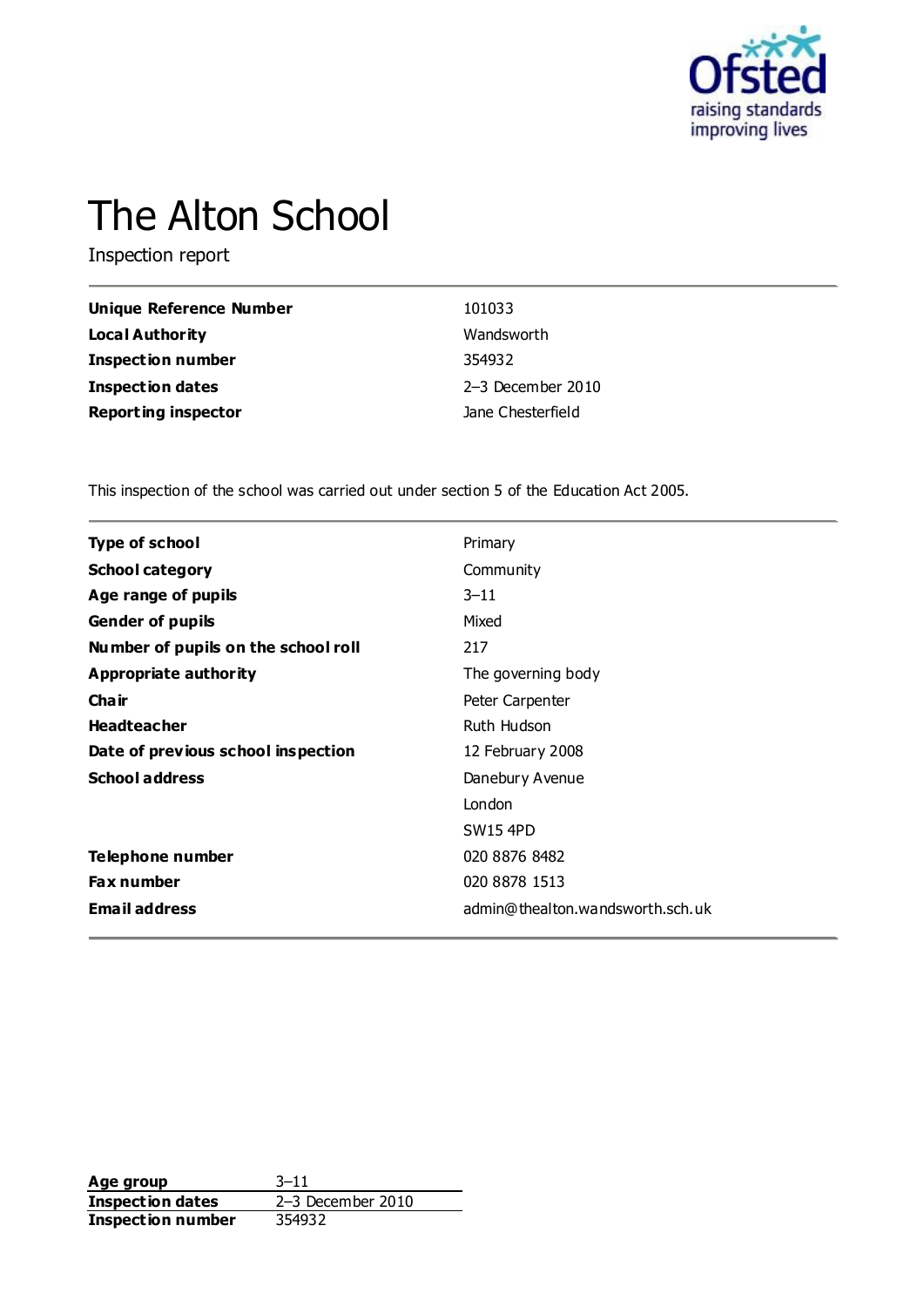The Office for Standards in Education, Children's Services and Skills (Ofsted) regulates and inspects to achieve excellence in the care of children and young people, and in education and skills for learners of all ages. It regulates and inspects childcare and children's social care, and inspects the Children and Family Court Advisory Support Service (Cafcass), schools, colleges, initial teacher training, work-based learning and skills training, adult and community learning, and education and training in prisons and other secure establishments. It assesses council children's services, and inspects services for looked after children, safeguarding and child protection.

Further copies of this report are obtainable from the school. Under the Education Act 2005, the school must provide a copy of this report free of charge to certain categories of people. A charge not exceeding the full cost of reproduction may be made for any other copies supplied.

If you would like a copy of this document in a different format, such as large print or Braille, please telephone 0300 1234 234, or email **[enquiries@ofsted.gov.uk](mailto:enquiries@ofsted.gov.uk)**.

You may copy all or parts of this document for non-commercial educational purposes, as long as you give details of the source and date of publication and do not alter the documentation in any way.

To receive regular email alerts about new publications, including survey reports and school inspection reports, please visit our website and go to 'Subscribe'.

Royal Exchange Buildings St Ann's Square Manchester M2 7LA T: 0300 1234 234 Textphone: 0161 618 8524 E: **[enquiries@ofsted.gov.uk](mailto:enquiries@ofsted.gov.uk)**

W: **[www.ofsted.gov.uk](http://www.ofsted.gov.uk/)**

© Crown copyright 2010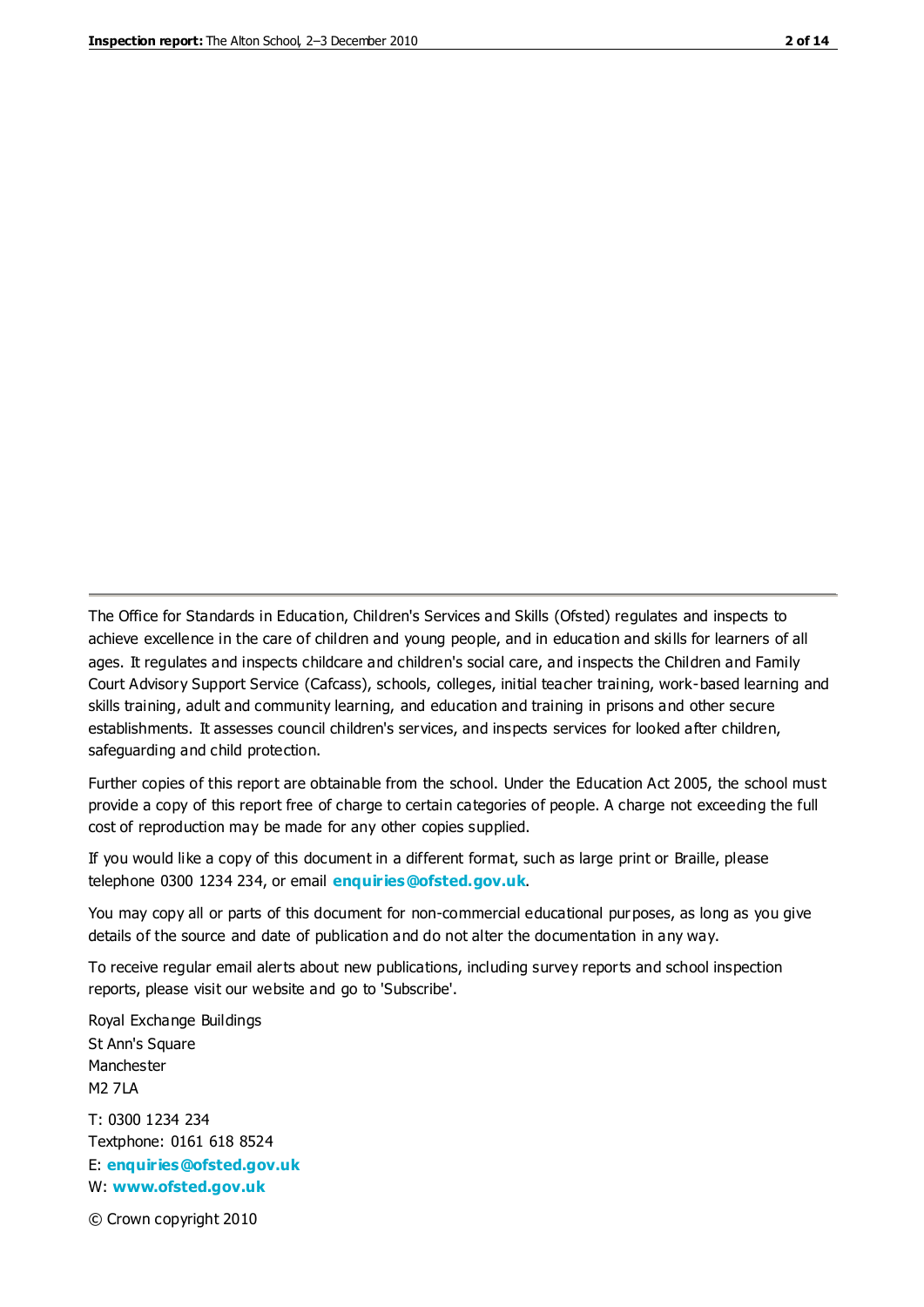# **Introduction**

This inspection was carried out by three additional inspectors. They visited 12 lessons taught by 12 teachers. They held meetings with pupils, staff and members of the governing body. Inspectors observed the school's work, and looked at school policies and documentation, safeguarding records, pupils' work, assessment data, monitoring records, strategic planning and the minutes of governing body meetings. Questionnaires completed by staff, pupils and 21 parents and carers were analysed.

The inspection team reviewed many aspects of the school's work. It looked in detail at the following.

- The current picture of attainment and progress across the school, particularly for boys.
- $\blacksquare$  How well teachers meet the needs of all pupils in their classes, particularly in their marking and guidance.
- How well leaders at all levels are supporting and improving teaching and learning.
- How effectively the Early Years Foundation Stage promotes children's independence and literacy skills.

# **Information about the school**

The Alton School is a smaller than average primary school, and serves an estate of social housing in inner London. Three-quarters of the pupils come from minority ethnic backgrounds and almost half are learning English as an additional language. These figures are high compared with the national picture. Over half of the pupils are known to be eligible for free school meals, which is also high. The school has a unit on site, known as the Resource Base, for 20 pupils with moderate learning difficulties, and 18 places are currently filled. As a result, the overall proportion of pupils with special educational needs and/or disabilities and the proportion who have a statement of special educational needs are high. The school offers Early Years Foundation Stage provision in its Nursery and Reception classes. Out-of-school care is available on the premises, but this is run by a private provider and subject to a separate inspection. The school has gained Healthy Schools status.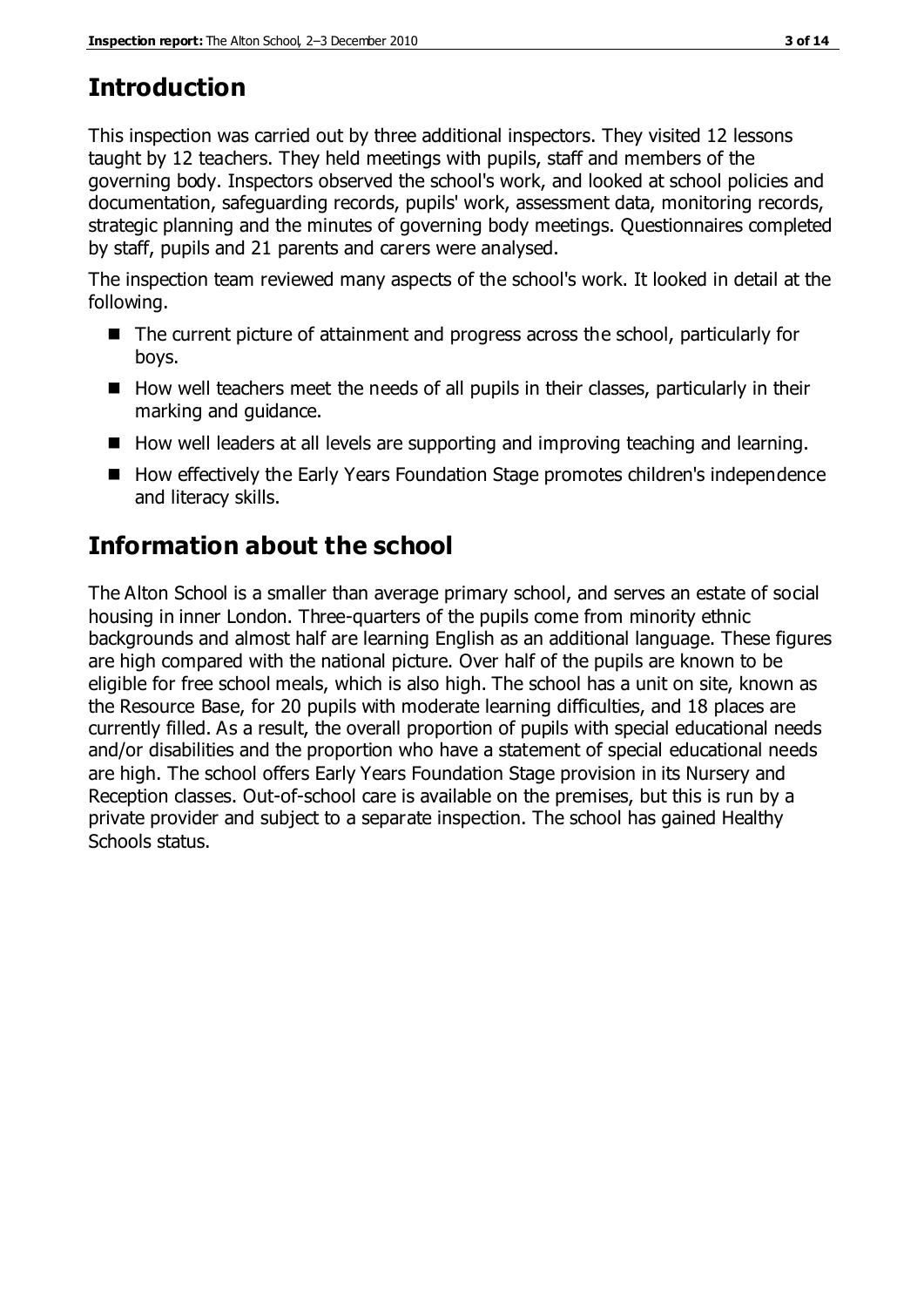**Inspection grades: 1 is outstanding, 2 is good, 3 is satisfactory, and 4 is inadequate** Please turn to the glossary for a description of the grades and inspection terms

# **Inspection judgements**

| Overall effectiveness: how good is the school?  |  |
|-------------------------------------------------|--|
| The school's capacity for sustained improvement |  |

## **Main findings**

The Alton School is a good school which has improved considerably since its last inspection. Pupils get a good start to their education, make good progress and achieve well throughout the school. They are happy at school and enjoy what it offers them. One commented, 'We're better taught now and the school is better managed than before.' Another said simply, 'We have fun at school.'

Thanks to the good pastoral care, pupils feel safe at school and are confident about turning to adults if they have a problem. They have a clear understanding of right and wrong, and are keen to take on responsibility around the school. They get on well with one another, and respect others from different backgrounds. In the recent past, pupils' attendance has been low, often because of holidays and other time off taken in term-time. The school has worked closely with parents and carers to overcome this, and managed to reach average levels of attendance last year. However, the school has recognised that the improvements are fragile and not yet fully embedded.

There has been a rising picture of attainment throughout the school since the last inspection. Improvements in standards are now apparent in Key Stage 2, where pupils achieved well to reach broadly average standards in English, mathematics and science at the end of Year 6 this summer. Children in the Early Years Foundation Stage also make good progress from their low starting points. This summer the number of children who reached the levels expected for their age group by the end of Reception represented a marked improvement on previous years. This good progress continues in Key Stage 1.

The school has been successful in raising the achievement of boys, so that most are now doing as well as girls in literacy and numeracy. The focus in recent years on giving pupils a good grounding in these basic skills has been effective. It has rightly identified making the curriculum more stimulating and creative as the next stage in this process by extending the links between different subjects and helping pupils to use their skills in different situations. This particularly applies in the Early Years Foundation Stage, where the activities available to children do not always encourage them to be independent and the surroundings do not always boost their literacy skills. Pupils who have special educational needs and/or disabilities and those who are learning English as an additional language are supported effectively so they make good progress against challenging targets. Pupils in the Resource Base often make outstanding progress as a result of the high quality support they receive.

The headteacher and senior leadership team give the school excellent direction. Staff who responded to the questionnaire commented repeatedly on the sense of teamwork and purpose in the school. Senior leaders have introduced very effective systems for monitoring teaching and tracking progress, and this has led to an improvement in the quality of teaching and assessment. These are now consistently good, resulting in the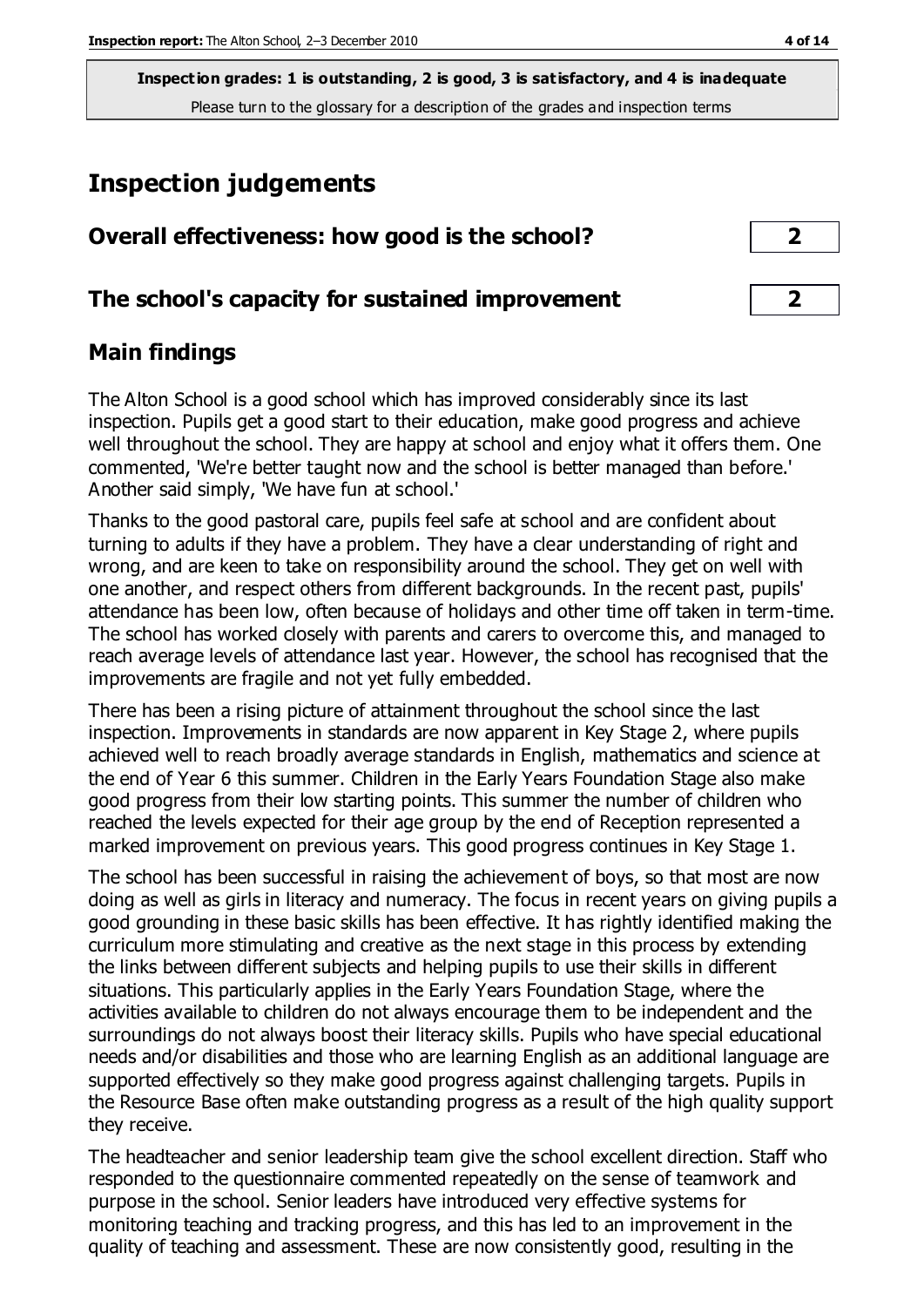**Inspection grades: 1 is outstanding, 2 is good, 3 is satisfactory, and 4 is inadequate** Please turn to the glossary for a description of the grades and inspection terms

improved achievement of pupils. Senior leaders and the governing body have a good understanding of the school's strengths and weaknesses, and school development planning identifies the most important priorities for the future. This means that the school has a good capacity for further improvement.

## **What does the school need to do to improve further?**

- Work with parents and carers to maintain and build upon the recent improvements in attendance, particularly for the younger pupils.
- Create more planned links between subjects to enable pupils to practise and consolidate their skills in different situations.
- **IMPROVE THE GUALITY OF PROVISION IN THE EARLY YEARS FOUNDATION Stage by:** 
	- increasing the opportunities for independent learning and exploration
	- $-$  ensuring that the written word is promoted wherever possible.

## **Outcomes for individuals and groups of pupils 2**

The work seen in lessons and in pupils' books confirms that attainment is broadly average by the end of Key Stage 2, and that pupils are making good progress throughout the school. Pupils have positive attitudes and are ready and willing to learn. In a Year 6 literacy lesson, for example, pupils were totally engrossed in the teacher's introduction, and produced beautifully presented written work. In the Resource Base too, pupils showed that they were able to listen well and concentrate on their learning, because the teaching and support were so well matched to their needs. Pupils show a good capacity for learning independently and using their initiative. In a Year 2 numeracy lesson, for example, one group of pupils applied themselves very diligently to making up their own word problems, while others persevered for long periods with solving problems set by the teacher. Boys across the school now enjoy learning as much as girls do.

Pupils like coming to school, and this is evident in their improved attendance. They behave well in class and around the school. Their behaviour in lessons is often outstanding if they are motivated by and absorbed in their work, although this is not always the case if tasks do not hold their attention well enough. At morning breaks during the inspection, staff organised snowball fights for all the pupils in the playground, and the pupils' behaviour here was excellent. They managed to have great fun without compromising the safety of themselves or others. Pupils are happy to take on responsibility in school. The pupil leadership team and the school council work closely with senior leaders to improve the life of the school, for example in making the decisions on how to spend the library budget this year. Pupils have fewer opportunities to be active in the local community. They show a good understanding of how to keep themselves safe and of how to lead a healthy lifestyle, as recognised by the school gaining Healthy Schools status. They are satisfactorily prepared for moving on to secondary school and later life.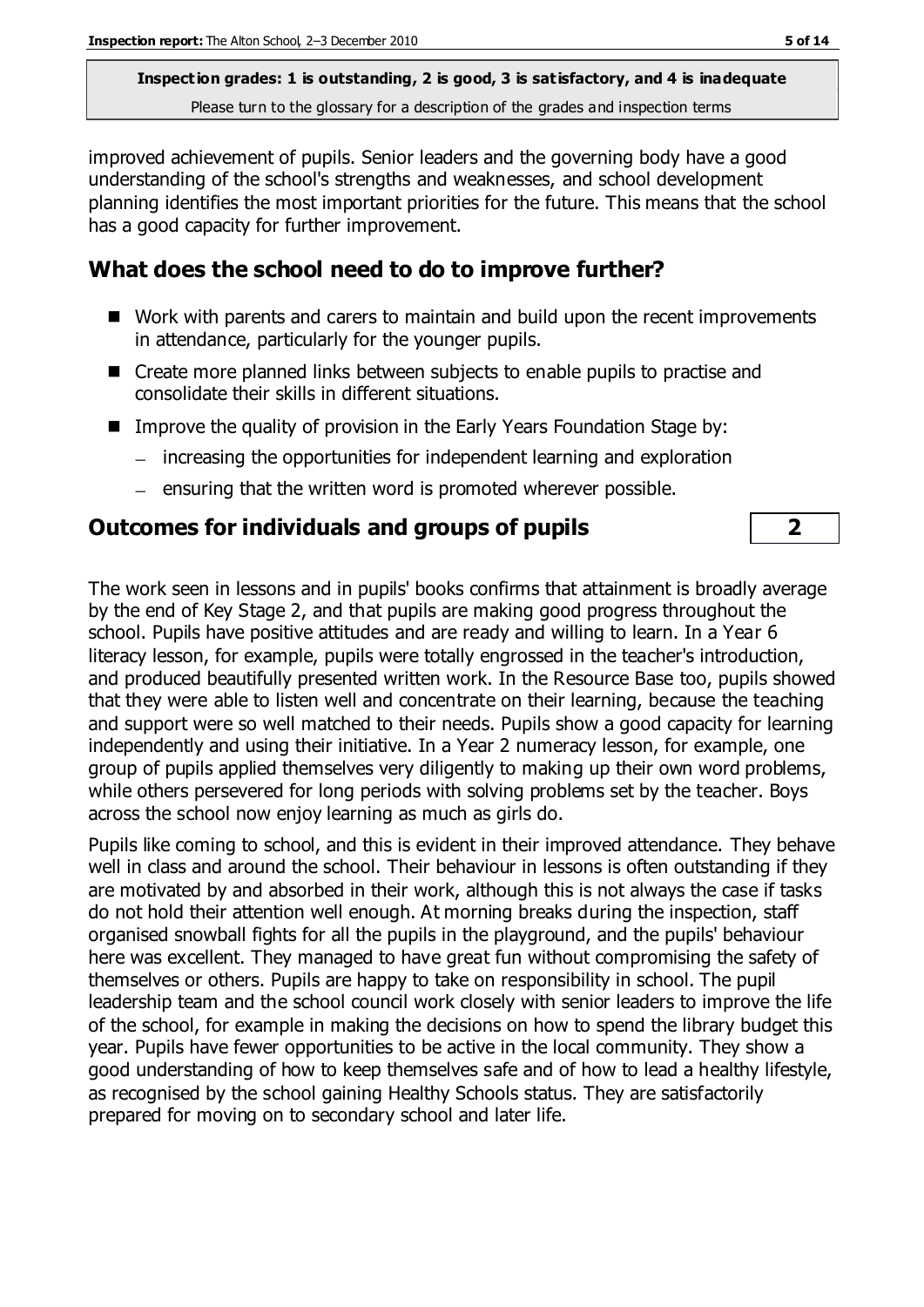# **Inspection grades: 1 is outstanding, 2 is good, 3 is satisfactory, and 4 is inadequate**

Please turn to the glossary for a description of the grades and inspection terms

#### These are the grades for pupils' outcomes

| Pupils' achievement and the extent to which they enjoy their learning                                                     | $\overline{2}$          |
|---------------------------------------------------------------------------------------------------------------------------|-------------------------|
| Taking into account:<br>Pupils' attainment <sup>1</sup>                                                                   | 3                       |
| The quality of pupils' learning and their progress                                                                        | $\mathcal{P}$           |
| The quality of learning for pupils with special educational needs and/or disabilities<br>and their progress               | 2                       |
| The extent to which pupils feel safe                                                                                      | $\overline{2}$          |
| Pupils' behaviour                                                                                                         | 2                       |
| The extent to which pupils adopt healthy lifestyles                                                                       | 2                       |
| The extent to which pupils contribute to the school and wider community                                                   | $\overline{2}$          |
| The extent to which pupils develop workplace and other skills that will contribute to<br>their future economic well-being | 3                       |
| Taking into account:<br>Pupils' attendance <sup>1</sup>                                                                   |                         |
| The extent of pupils' spiritual, moral, social and cultural development                                                   | $\overline{\mathbf{2}}$ |

<sup>1</sup> The grades for attainment and attendance are: 1 is high; 2 is above average; 3 is broadly average; and 4 is low

#### **How effective is the provision?**

Most teaching is now good and some is outstanding, especially for older pupils and in the Resource Base. Teachers adopt a consistent approach to ensuring good learning across the school. They have high expectations of their pupils and give them plenty of challenge. They match work well to pupils' different needs and make good use of other staff to support pupils of different abilities. Modern technology, such as the interactive whiteboard and the visualiser, is used particularly well to bring teaching and learning to life. Teachers regularly check pupils' understanding in lessons and use assessment information skilfully to plan for the next steps in pupils' learning. Marking is of a very high and consistent quality throughout the school, so that pupils have a good insight into what they need to do next to improve their work.

Pupils enjoy a well-balanced curriculum which has focused on literacy and numeracy in order to drive up standards. Senior staff have identified that pupils do not always have the opportunity to use their various skills for different purposes, and subject leaders are therefore planning to make greater links between the subjects to motivate and inspire pupils further in their learning. There is a good range of sporting, cultural and other activities beyond lessons, and the school makes very effective use of the art galleries and museums of London to give pupils new and exciting experiences. The quality of care, support and guidance for pupils is good. They are kept safe at all times, and their individual needs are well supported. The learning mentor works closely with pupils and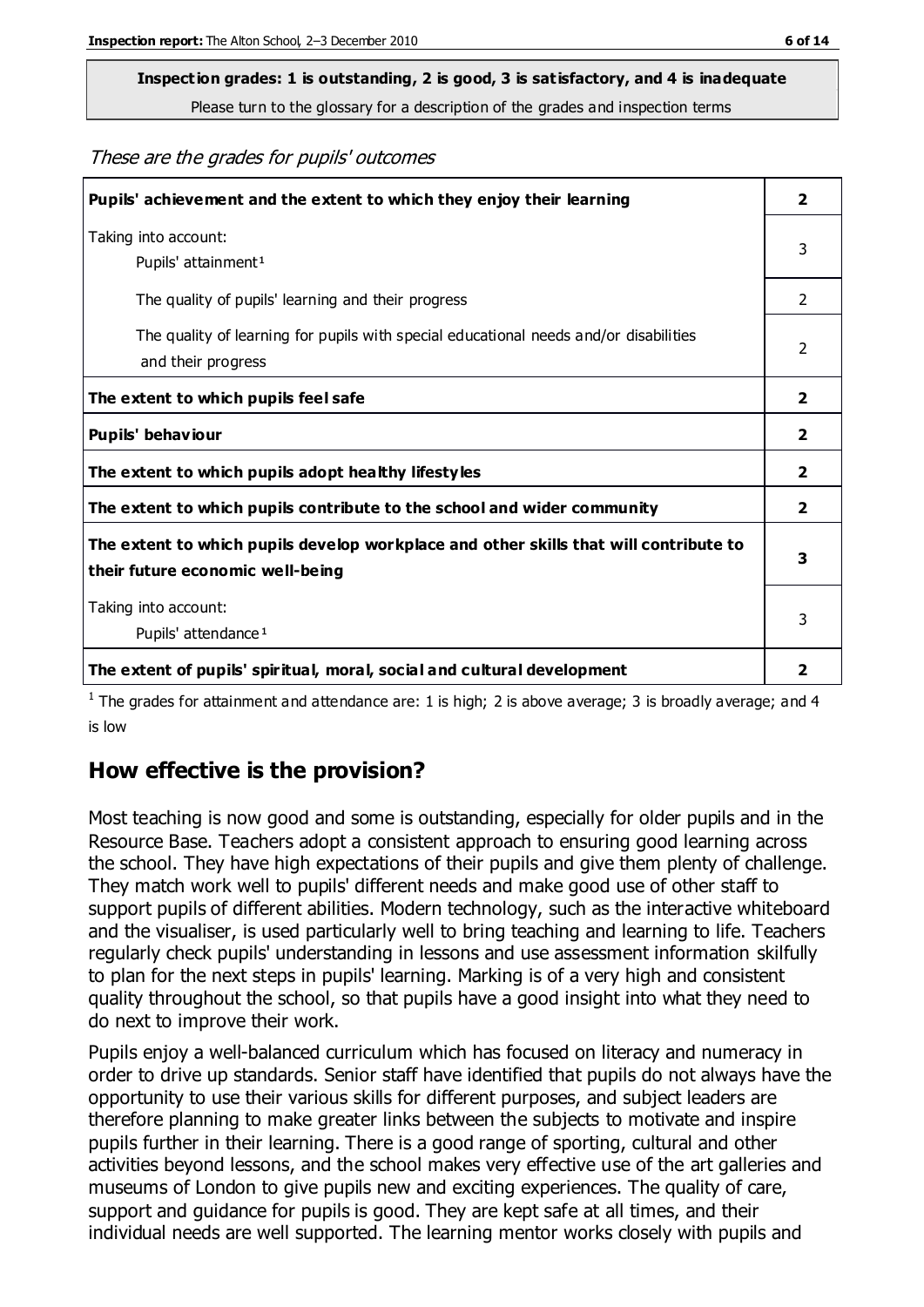**Inspection grades: 1 is outstanding, 2 is good, 3 is satisfactory, and 4 is inadequate** Please turn to the glossary for a description of the grades and inspection terms

their parents and carers to help them overcome any barriers to learning, and the school accesses a wide range of support services to provide the necessary help for pupils whose circumstances make them particularly vulnerable.

These are the grades for the quality of provision

| The quality of teaching                                                                                    |  |
|------------------------------------------------------------------------------------------------------------|--|
| Taking into account:<br>The use of assessment to support learning                                          |  |
| The extent to which the curriculum meets pupils' needs, including, where relevant,<br>through partnerships |  |
| The effectiveness of care, guidance and support                                                            |  |

#### **How effective are leadership and management?**

The headteacher and senior leaders are committed to giving pupils the best possible start to their education. They have been particularly successful in establishing very clear structures for monitoring and evaluating the work of the school, so that strengths can be recognised and areas of weakness tackled. Subject leaders carry out their roles well, and have had a positive impact on improvement in their areas. The effective governing body is kept well informed and provides the school with the right balance of challenge and support. Arrangements for safeguarding pupils are rigorous. Required checks on adults who come into contact with pupils are carried out, and risk assessments are thorough. Procedures for child protection are stringent, and staff training is up to date.

The school works effectively to promote equality of opportunity and tackle discrimination, and is successfully reducing the gender gap between boys and girls. It tracks the performance of different groups of pupils carefully to ensure that any dips in progress can be swiftly addressed. The school does its best to support parents and carers, for example by providing adult education and gym facilities on site, and encourages them to become involved in their children's learning. It is beginning to have success in working with parents and carers to improve their children's attendance. Partnerships are used well to give pupils opportunities they might not otherwise experience, and to provide specialist support for those with particular needs. The school makes a good contribution to community cohesion. In particular, its links with schools elsewhere in the country and abroad help pupils to understand the different circumstances in which other children live and learn.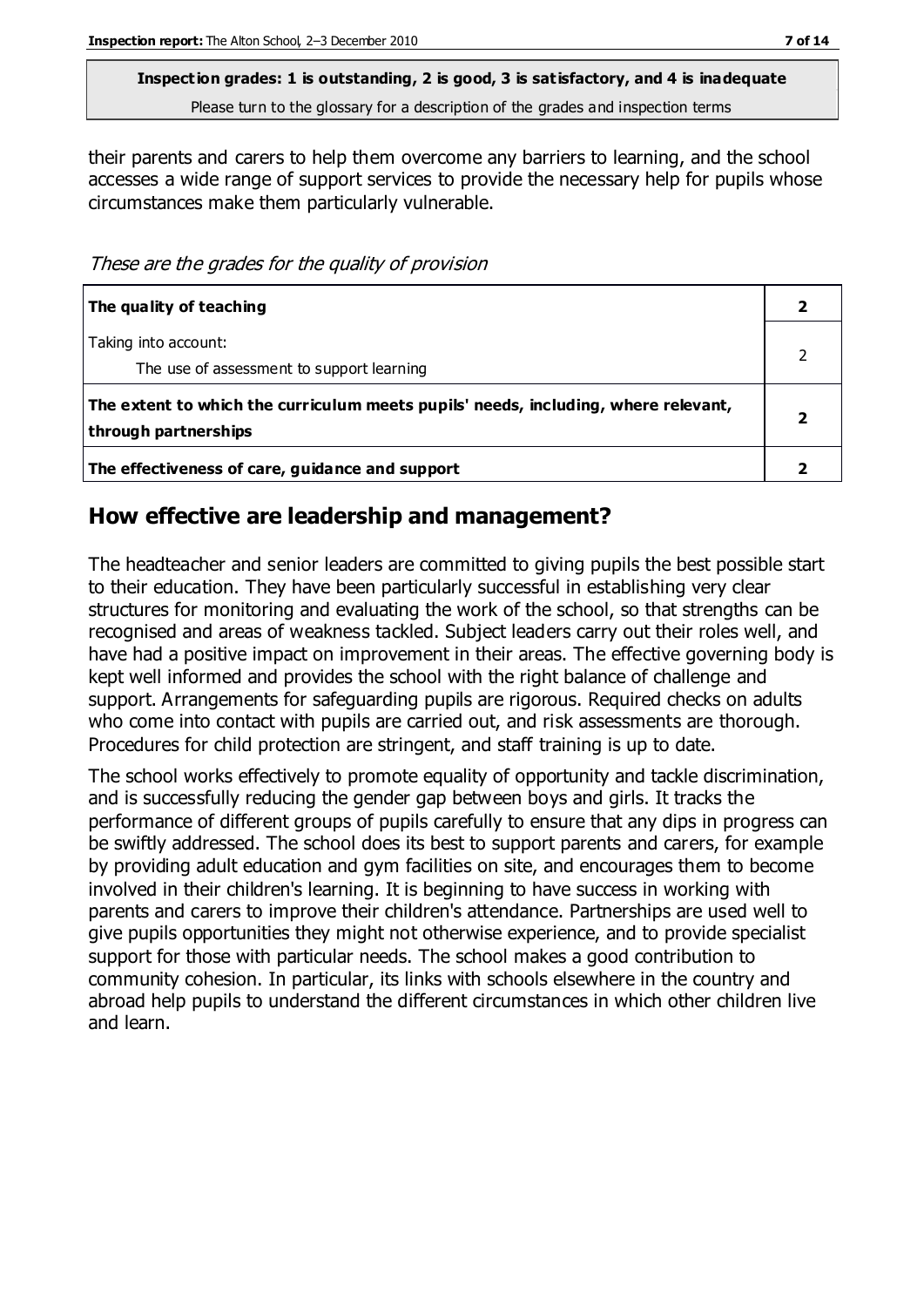**Inspection grades: 1 is outstanding, 2 is good, 3 is satisfactory, and 4 is inadequate**

Please turn to the glossary for a description of the grades and inspection terms

These are the grades for leadership and management

| The effectiveness of leadership and management in embedding ambition and driving<br><b>improvement</b>                                                           |                         |
|------------------------------------------------------------------------------------------------------------------------------------------------------------------|-------------------------|
| Taking into account:<br>The leadership and management of teaching and learning                                                                                   | 2                       |
| The effectiveness of the governing body in challenging and supporting the<br>school so that weaknesses are tackled decisively and statutory responsibilities met | $\overline{\mathbf{2}}$ |
| The effectiveness of the school's engagement with parents and carers                                                                                             | 3                       |
| The effectiveness of partnerships in promoting learning and well-being                                                                                           | $\mathbf{2}$            |
| The effectiveness with which the school promotes equality of opportunity and tackles<br>discrimination                                                           | 2                       |
| The effectiveness of safeguarding procedures                                                                                                                     | $\overline{2}$          |
| The effectiveness with which the school promotes community cohesion                                                                                              |                         |
| The effectiveness with which the school deploys resources to achieve value for money                                                                             |                         |

#### **Early Years Foundation Stage**

Children make good progress in the Early Years Foundation Stage. Relationships between adults and children are very supportive, and consequently children feel safe and happy. They are friendly and lively, but when they arrive in Nursery they are often very dependent on adults and cautious about exploring activities on their own. Adults work well with the children, promoting their speaking and listening skills and their vocabulary. However, the activities designed for children to work on independently are not always exciting enough to entice the children to try them out. In the Reception class, opportunities for independent learning are better. The 'Christmas office', for example, provided an excellent area for children to try out their creative, literacy and mathematical skills as they measured paper to wrap presents and wrote out gift tags to stick on them. They showed great application and perseverance as they did so. The Reception class is a word-rich environment, where children are able to make the link between words and objects and try to write for a purpose. In the Nursery class, opportunities for children to do this are sometimes missed.

The Early Years Foundation Stage is well led. Assessment procedures are good, and children's work is very carefully annotated in order to record how well children are doing. Information from staff observations is used well to inform teachers' planning for future sessions. Children are well cared for, and staff work hard to form positive relationships with their parents and carers. Senior leaders have a good understanding of the strengths of the provision and know what needs to be done to improve it further.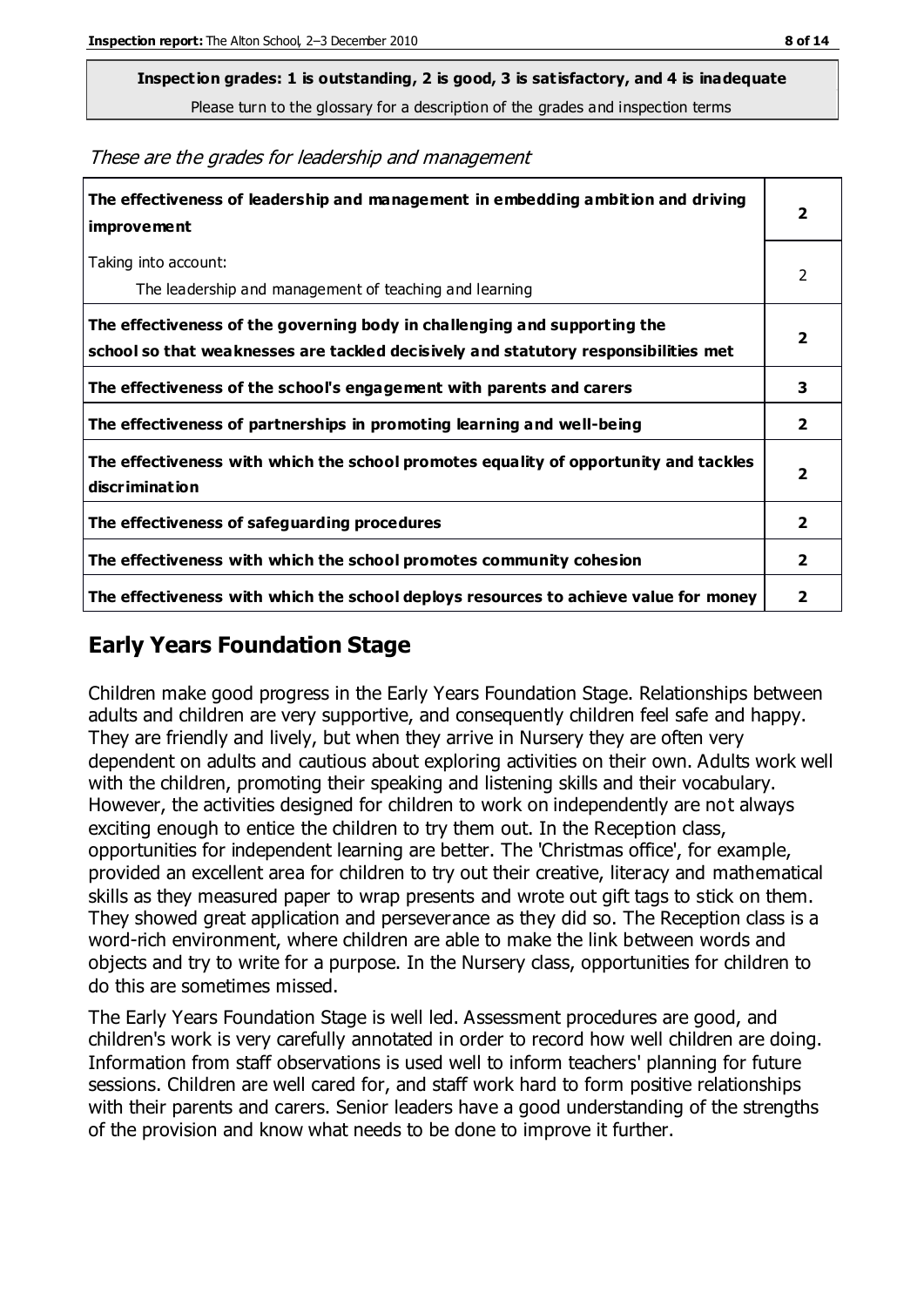**Inspection grades: 1 is outstanding, 2 is good, 3 is satisfactory, and 4 is inadequate**

Please turn to the glossary for a description of the grades and inspection terms

These are the grades for the Early Years Foundation Stage

| Overall effectiveness of the Early Years Foundation Stage                             |  |
|---------------------------------------------------------------------------------------|--|
| Taking into account:<br>Outcomes for children in the Early Years Foundation Stage     |  |
| The quality of provision in the Early Years Foundation Stage                          |  |
| The effectiveness of leadership and management of the Early Years Foundation<br>Stage |  |

## **Views of parents and carers**

The proportion of parents and carers responding to the questionnaire was well below the national average for primary schools, and so it is difficult to determine whether the views expressed are representative of the parent and carer community as a whole. Most who did respond are satisfied with the school, and any negative responses represent very small numbers of parents and carers. A few felt that the school does not deal effectively with unacceptable behaviour or help their child to have a healthy lifestyle. Inspectors investigated these concerns but judged that staff throughout the school manage pupils' behaviour uniformly well, and pupils have a good understanding of how to live a healthy lifestyle, and the school has gained an award for its promotion of this.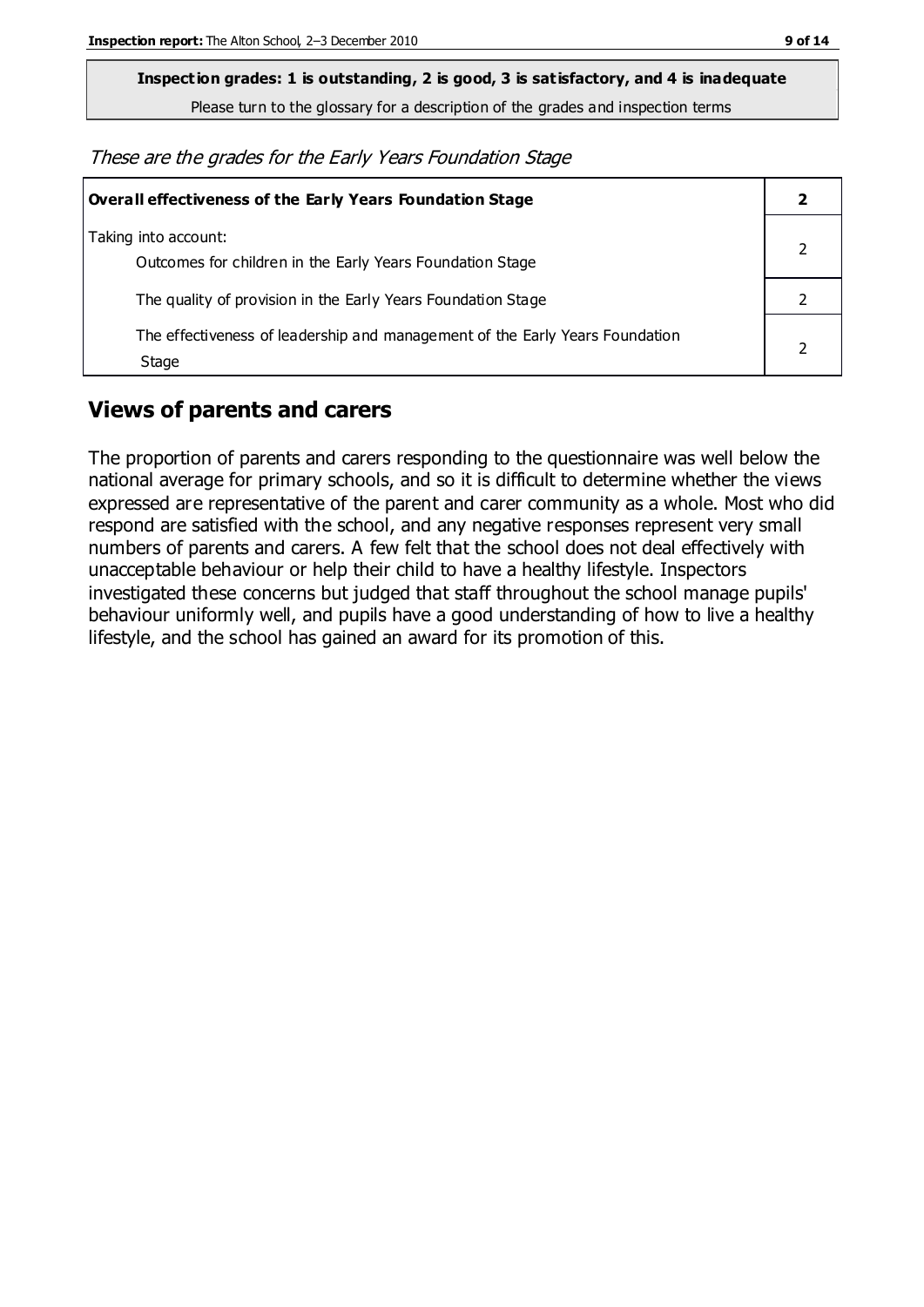#### **Responses from parents and carers to Ofsted's questionnaire**

Ofsted invited all the registered parents and carers of pupils registered at The Alton School to complete a questionnaire about their views of the school. In the questionnaire, parents and carers were asked to record how strongly they agreed with 13 statements about the school.

The inspection team received 21 completed questionnaires by the end of the on-site inspection. In total, there are 213 pupils registered at the school.

| <b>Statements</b>                                                                                                                                                                                                                                       | <b>Strongly</b><br>agree |               | Agree        |               | <b>Disagree</b> |               | <b>Strongly</b><br>disagree |             |
|---------------------------------------------------------------------------------------------------------------------------------------------------------------------------------------------------------------------------------------------------------|--------------------------|---------------|--------------|---------------|-----------------|---------------|-----------------------------|-------------|
|                                                                                                                                                                                                                                                         | <b>Total</b>             | $\frac{1}{2}$ | <b>Total</b> | $\frac{1}{2}$ | <b>Total</b>    | $\frac{1}{2}$ | <b>Total</b>                | %           |
| My child enjoys school                                                                                                                                                                                                                                  | 11                       | 52            | 8            | 38            | $\overline{2}$  | 10            | $\mathbf 0$                 | $\mathbf 0$ |
| The school keeps my child<br>safe                                                                                                                                                                                                                       | 15                       | 71            | 6            | 29            | 0               | 0             | 0                           | $\mathbf 0$ |
| My school informs me about<br>my child's progress                                                                                                                                                                                                       | 9                        | 43            | 12           | 57            | 0               | 0             | $\mathbf{0}$                | $\mathbf 0$ |
| My child is making enough<br>progress at this school                                                                                                                                                                                                    | 12                       | 57            | 9            | 43            | 0               | 0             | $\mathbf 0$                 | $\mathbf 0$ |
| The teaching is good at this<br>school                                                                                                                                                                                                                  | 11                       | 52            | 10           | 48            | 0               | $\mathbf 0$   | $\mathbf 0$                 | $\mathbf 0$ |
| The school helps me to<br>support my child's learning                                                                                                                                                                                                   | $\overline{7}$           | 33            | 11           | 52            | 1               | 5             | $\mathbf 0$                 | $\mathbf 0$ |
| The school helps my child to<br>have a healthy lifestyle                                                                                                                                                                                                | 8                        | 38            | 9            | 43            | 3               | 14            | $\mathbf 0$                 | $\mathbf 0$ |
| The school makes sure that<br>my child is well prepared for<br>the future (for example<br>changing year group,<br>changing school, and for<br>children who are finishing<br>school, entering further or<br>higher education, or entering<br>employment) | 9                        | 43            | 8            | 38            | $\overline{2}$  | 10            | $\mathbf 0$                 | $\mathbf 0$ |
| The school meets my child's<br>particular needs                                                                                                                                                                                                         | 8                        | 38            | 12           | 57            | 1               | 5             | $\mathbf 0$                 | $\mathbf 0$ |
| The school deals effectively<br>with unacceptable behaviour                                                                                                                                                                                             | 9                        | 43            | 8            | 38            | 4               | 19            | 0                           | $\mathbf 0$ |
| The school takes account of<br>my suggestions and concerns                                                                                                                                                                                              | 8                        | 38            | 11           | 52            | 1               | 5             | $\pmb{0}$                   | 0           |
| The school is led and<br>managed effectively                                                                                                                                                                                                            | $\overline{7}$           | 33            | 10           | 48            | 0               | 0             | $\mathbf{1}$                | 5           |
| Overall, I am happy with my<br>child's experience at this<br>school                                                                                                                                                                                     | 8                        | 38            | 13           | 62            | $\pmb{0}$       | $\mathbf 0$   | $\mathbf 0$                 | $\mathbf 0$ |

The table above summarises the responses that parents and carers made to each statement. The percentages indicate the proportion of parents and carers giving that response out of the total number of completed questionnaires. Where one or more parents and carers chose not to answer a particular question, the percentages will not add up to 100%.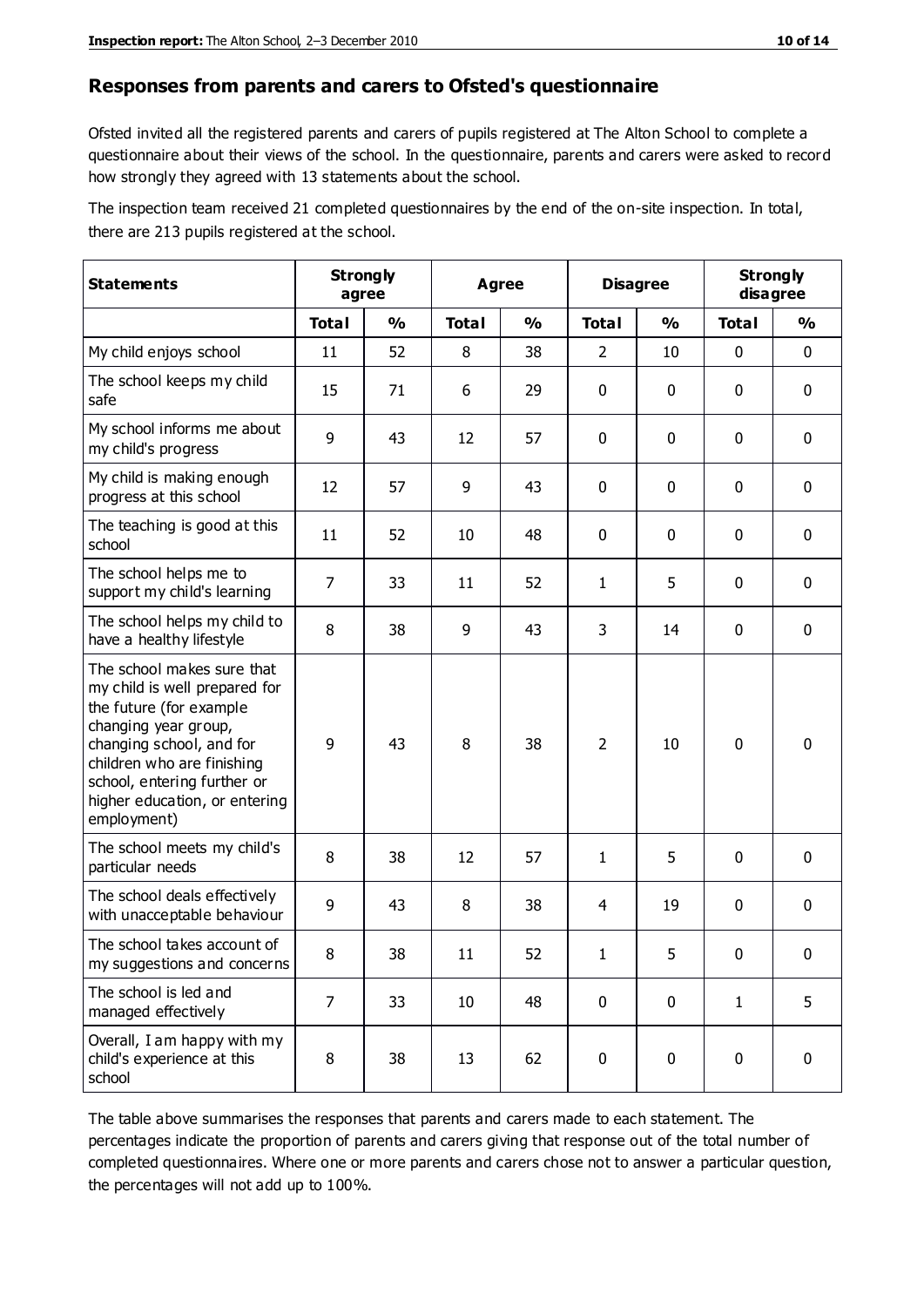## **Glossary**

| Grade   | <b>Judgement</b> | <b>Description</b>                                                                                                                                                                                                            |
|---------|------------------|-------------------------------------------------------------------------------------------------------------------------------------------------------------------------------------------------------------------------------|
| Grade 1 | Outstanding      | These features are highly effective. An outstanding school<br>provides exceptionally well for all its pupils' needs.                                                                                                          |
| Grade 2 | Good             | These are very positive features of a school. A school that<br>is good is serving its pupils well.                                                                                                                            |
| Grade 3 | Satisfactory     | These features are of reasonable quality. A satisfactory<br>school is providing adequately for its pupils.                                                                                                                    |
| Grade 4 | Inadequate       | These features are not of an acceptable standard. An<br>inadequate school needs to make significant improvement<br>in order to meet the needs of its pupils. Ofsted inspectors<br>will make further visits until it improves. |

#### **What inspection judgements mean**

## **Overall effectiveness of schools**

|                       | Overall effectiveness judgement (percentage of schools) |      |                     |                   |
|-----------------------|---------------------------------------------------------|------|---------------------|-------------------|
| <b>Type of school</b> | <b>Outstanding</b>                                      | Good | <b>Satisfactory</b> | <b>Inadequate</b> |
| Nursery schools       | 58                                                      | 36   | 4                   | $\overline{2}$    |
| Primary schools       | 8                                                       | 43   | 40                  | 9                 |
| Secondary schools     | 10                                                      | 35   | 42                  | 13                |
| Sixth forms           | 13                                                      | 39   | 45                  | 3                 |
| Special schools       | 33                                                      | 42   | 20                  | 4                 |
| Pupil referral units  | 18                                                      | 40   | 29                  | 12                |
| All schools           | 11                                                      | 42   | 38                  | 9                 |

New school inspection arrangements were introduced on 1 September 2009. This means that inspectors now make some additional judgements that were not made previously.

The data in the table above are for the period 1 September 2009 to 31 March 2010 and are the most recently published data available (see **[www.ofsted.gov.uk](http://www.ofsted.gov.uk/)**). Please note that the sample of schools inspected during the autumn and spring terms 2009/10 was not representative of all schools nationally, as weaker schools are inspected more frequently than good or outstanding schools.

Percentages are rounded and do not always add exactly to 100. Secondary school figures in clude those that have sixth forms, and sixth form figures include only the data specifically for sixth form inspection judgements.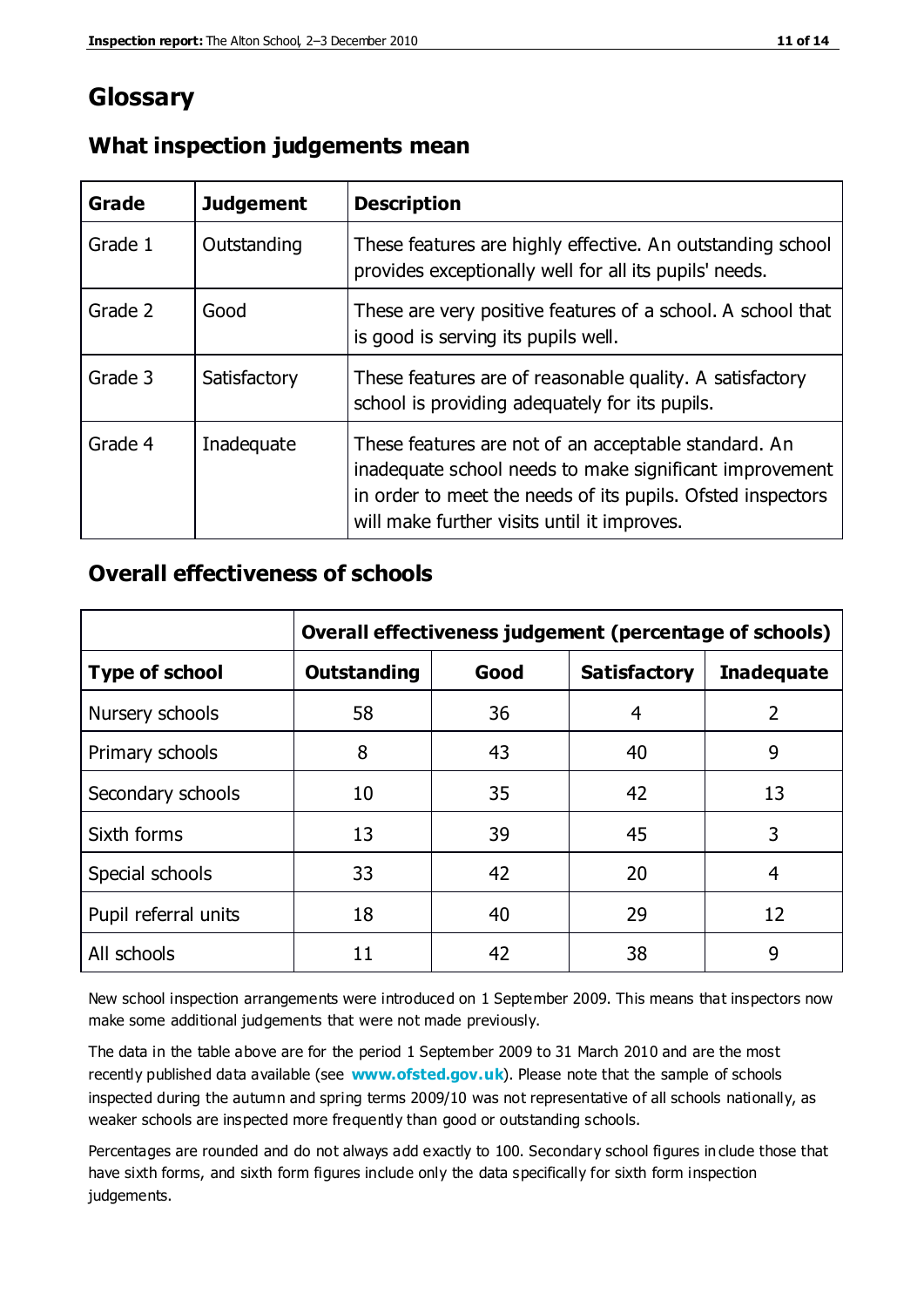# **Common terminology used by inspectors**

| Achievement:               | the progress and success of a pupil in their learning,<br>development or training.                                                                                                                                                          |  |  |
|----------------------------|---------------------------------------------------------------------------------------------------------------------------------------------------------------------------------------------------------------------------------------------|--|--|
| Attainment:                | the standard of the pupils' work shown by test and<br>examination results and in lessons.                                                                                                                                                   |  |  |
| Capacity to improve:       | the proven ability of the school to continue<br>improving. Inspectors base this judgement on what<br>the school has accomplished so far and on the quality<br>of its systems to maintain improvement.                                       |  |  |
| Leadership and management: | the contribution of all the staff with responsibilities,<br>not just the headteacher, to identifying priorities,<br>directing and motivating staff and running the school.                                                                  |  |  |
| Learning:                  | how well pupils acquire knowledge, develop their<br>understanding, learn and practise skills and are<br>developing their competence as learners.                                                                                            |  |  |
| Overall effectiveness:     | inspectors form a judgement on a school's overall<br>effectiveness based on the findings from their<br>inspection of the school. The following judgements,<br>in particular, influence what the overall effectiveness<br>judgement will be. |  |  |
|                            | The school's capacity for sustained<br>improvement.                                                                                                                                                                                         |  |  |
|                            | Outcomes for individuals and groups of pupils.                                                                                                                                                                                              |  |  |
|                            | The quality of teaching.                                                                                                                                                                                                                    |  |  |
|                            | The extent to which the curriculum meets<br>pupils' needs, including, where relevant,<br>through partnerships.                                                                                                                              |  |  |
|                            | The effectiveness of care, guidance and<br>support.                                                                                                                                                                                         |  |  |
| Progress:                  | the rate at which pupils are learning in lessons and<br>over longer periods of time. It is often measured by<br>comparing the pupils' attainment at the end of a key                                                                        |  |  |

stage with their attainment when they started.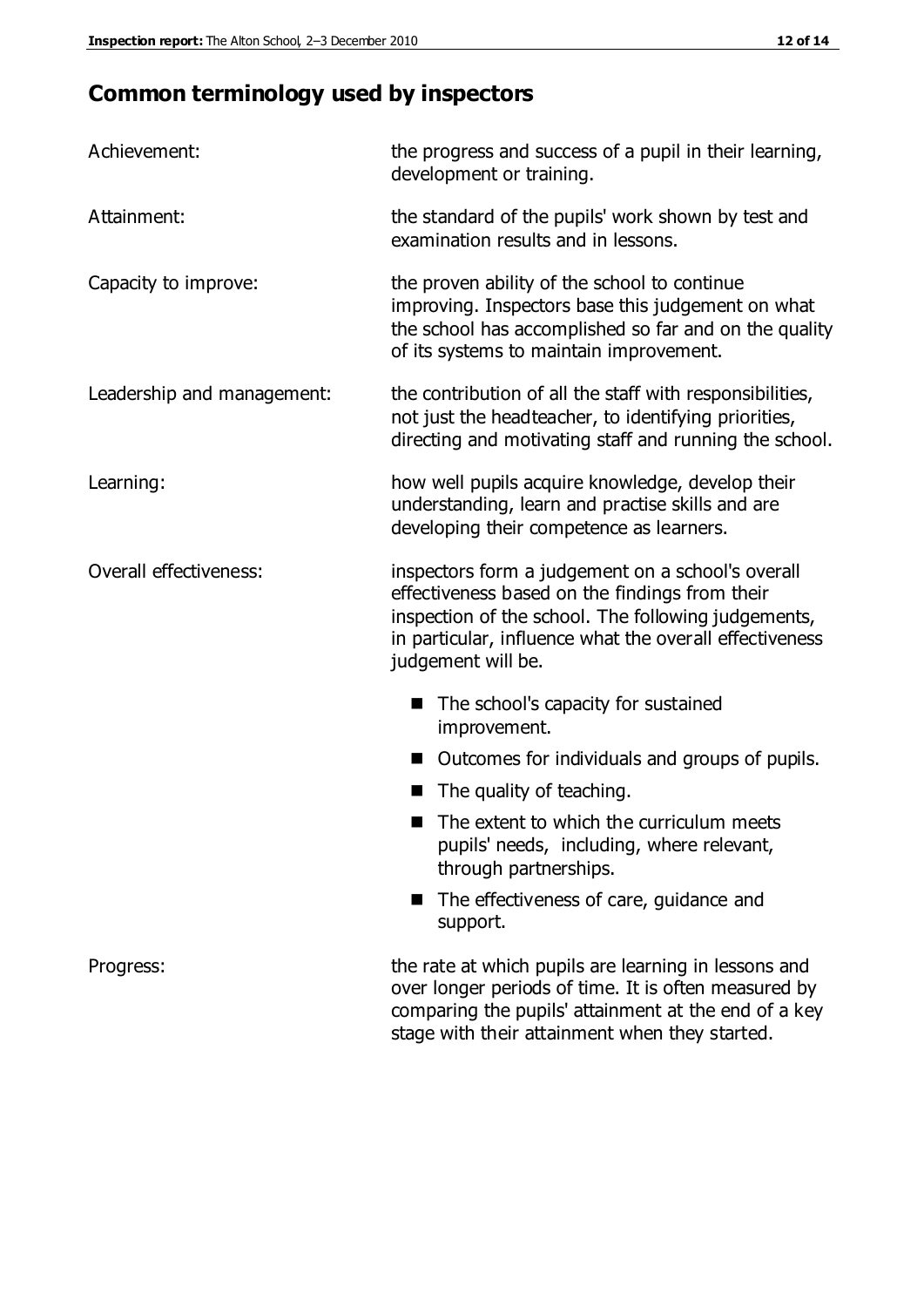#### **This letter is provided for the school, parents and carers to share with their children. It describes Ofsted's main findings from the inspection of their school.**

6 December 2010

#### Dear Pupils

#### **Inspection of The Alton School, London SW15 4PD**

Thank you for making us so welcome when we visited your school in the snow recently, and for helping us with the inspection. We really enjoyed talking to you, looking at your work and sharing your lessons.

We found that The Alton School is doing well and giving you a good start to your education. These are just some of the things we liked about your school.

- You enjoy being at school and your attendance has really improved over the last year.
- You are making good progress in your lessons, because you are well taught.
- You behave well we were particularly impressed with how sensible you were during the snowball fight.
- You have good relationships with one another and your teachers, and you are respectful of one another's different backgrounds.
- You feel safe at school and you are well cared for, especially those of you in the Resource Base.
- The senior leaders are doing a good job and know how to make the school even better.

To help the school improve further, this is what we have asked the staff to do:

- $\blacksquare$  make sure that your attendance continues to improve
- make your learning even more fun by increasing the links between different subjects
- qive all the children in the Nursery and Reception classes more exciting things to do each day.

You can help by making sure that you only miss school if you are ill, and by asking your parents and carers not to keep you off school at any other time.

Yours sincerely

Jane Chesterfield Lead inspector